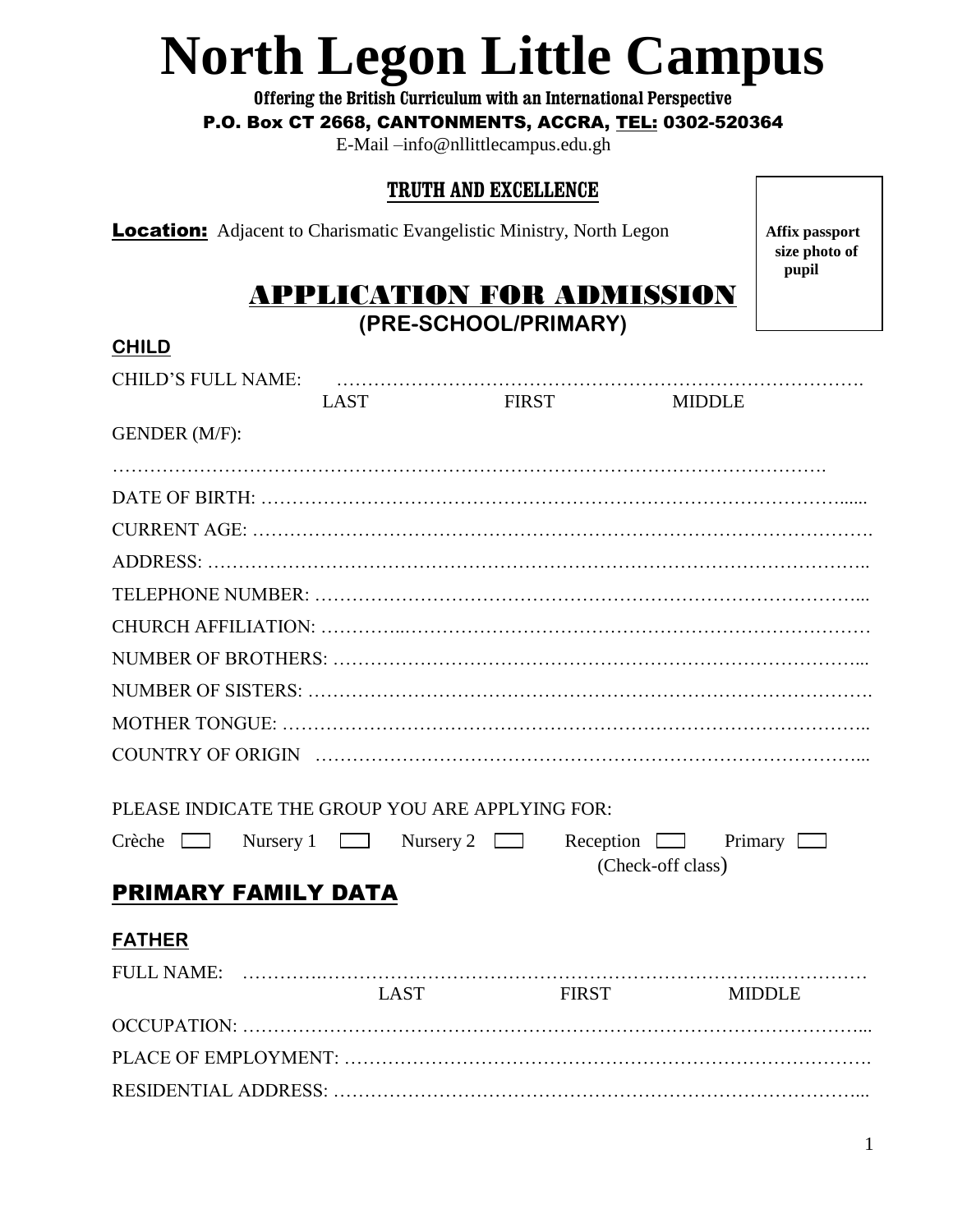| TEI<br>. |  |  |
|----------|--|--|
|          |  |  |

#### **MOTHER**

|  | <b>LAST</b> | <b>FIRST</b> | <b>MIDDLE</b> |               |
|--|-------------|--------------|---------------|---------------|
|  |             |              |               |               |
|  |             |              |               |               |
|  |             |              |               |               |
|  |             |              |               |               |
|  | <b>WORK</b> | <b>HOME</b>  |               | <b>MOBILE</b> |
|  |             |              |               |               |
|  |             |              |               |               |

### SECONDARY FAMILY DATA (IF APPLICABLE)

|  | LAST        | <b>FIRST</b> | <b>MIDDLE</b> |  |  |
|--|-------------|--------------|---------------|--|--|
|  |             |              |               |  |  |
|  |             |              |               |  |  |
|  |             |              |               |  |  |
|  |             |              |               |  |  |
|  | <b>WORK</b> | <b>HOME</b>  | <b>MOBILE</b> |  |  |
|  |             |              |               |  |  |
|  |             |              |               |  |  |
|  |             |              |               |  |  |

## **PRE-ADMISSION HEALTH HISTORY**

(To Be Completed By Parent)

#### VACCINATION AND INNOCULATION DATES

| a. Diphtheria, PT   | Tick <b>YES</b> or <b>NO</b> |  |
|---------------------|------------------------------|--|
| b. BCG Tuberculosis | Tick <b>YES</b> or <b>NO</b> |  |
| c. Whooping Cough   | Tick <b>YES</b> or <b>NO</b> |  |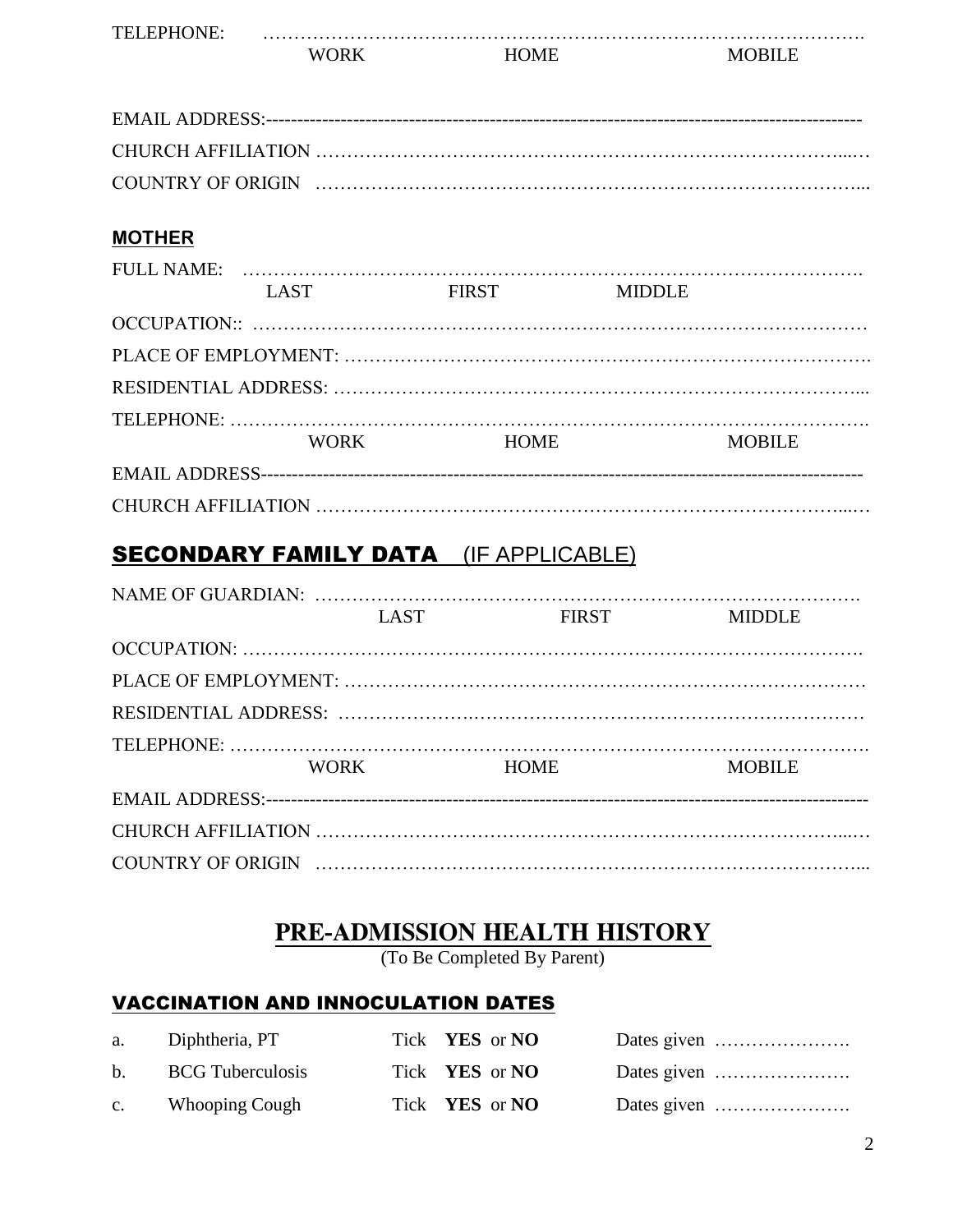| d. Poliomyelitis                                                            | Tick <b>YES</b> or <b>NO</b> |  |
|-----------------------------------------------------------------------------|------------------------------|--|
| e. Measles                                                                  | Tick <b>YES</b> or <b>NO</b> |  |
| f. Yellow Fever                                                             | Tick <b>YES</b> or <b>NO</b> |  |
| g. Hepatitis A&B<br>(Please attach photocopies of inoculation certificates) | Tick <b>YES</b> or <b>NO</b> |  |

| Does your child have any allergies. If Yes, please state what kind of allergies.                     |
|------------------------------------------------------------------------------------------------------|
| Does your child have any physical/dietary constraints? If Yes, please specify                        |
| Other health problems (e.g. Diabetes, Seizure, Sickle Cell Anaemia, Worm Infestation etc.) that must |
|                                                                                                      |
| Is your child fit to participate in all sporting activities? If No, please state why                 |
|                                                                                                      |
|                                                                                                      |

#### **MEDICAL CONTACT**

Please provide the following information in the event of a Medical Emergency.

#### **EMERGENCY INFORMATION**

*(Emergency Contacts other than Parents/Guardians)*

|  | WORK. | <b>HOME</b> | MORILE. |
|--|-------|-------------|---------|

| <b>TELEPHONE</b> |             |        |
|------------------|-------------|--------|
| WORK             | <b>HOME</b> | MORILE |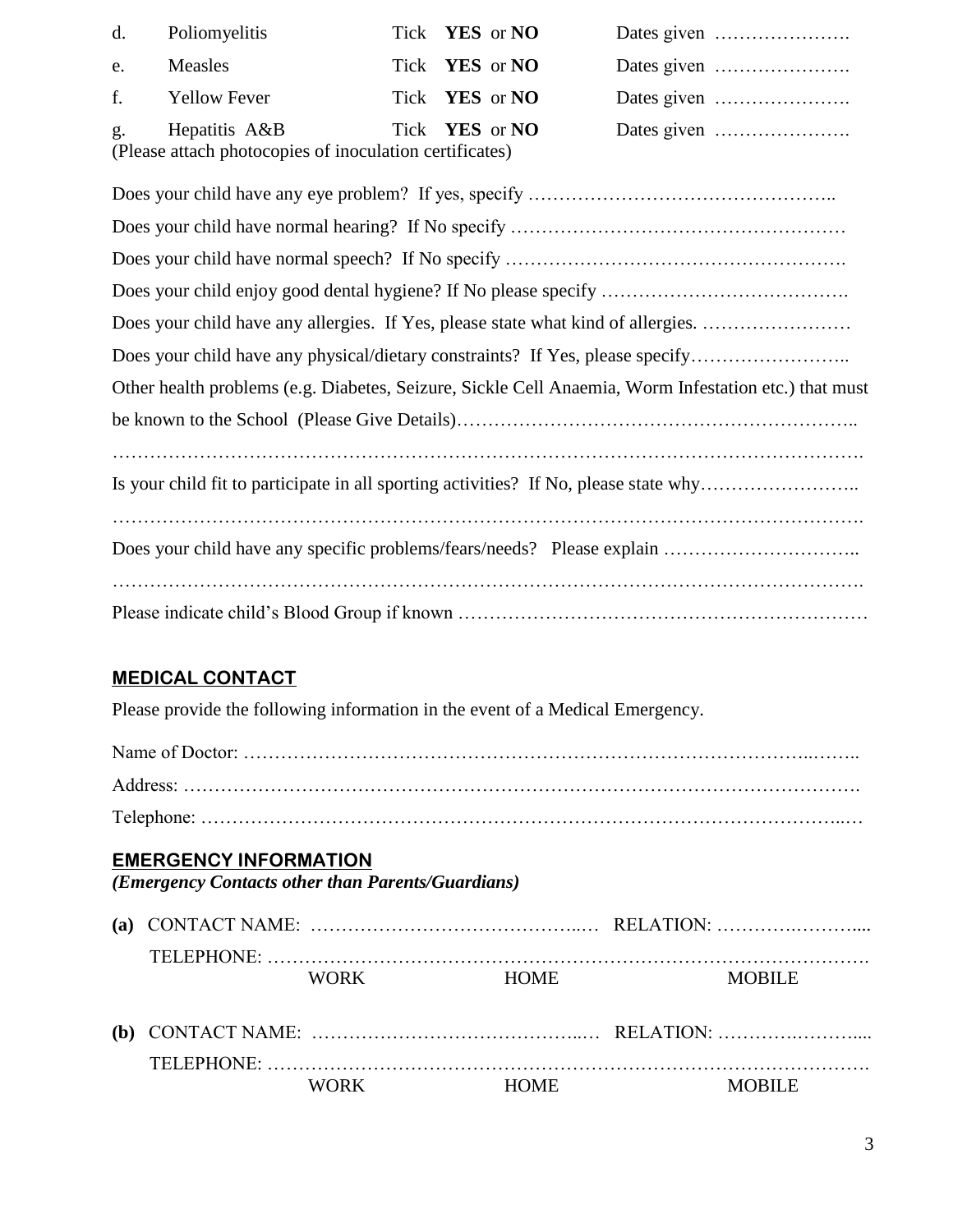**(c)** CONTACT NAME: ……………………………………..… RELATION: ………….………....

 TELEPHONE: ……………………………………………………………………………………. WORK HOME MOBILE

**AUTHORIZATION FOR EMERGENCY MEDICAL CARE**

I hereby give my consent to the school for all emergency medical care/first aid treatment for my child while my child is in the custody of the school. I shall bear all expenses against such services

Name of Parent/Guardian: ……………………………………………………………………………... Signature: ………………………………………………… Date: …………………………………….

#### **PICK-UP AUTHORIZATION**

#### **Authorization**

Upon my inability to pick up my child at the close of day I authorize that my child be released to either of the following persons. *(Attach passport size photographs of each person, please)*

#### **Declaration**

I hereby declare that I am the Parent/Guardian of the child named above and that I am fully responsible for the payment of his/her fees and other related charges.

I agree that fees are to be paid in full and at the beginning of the term and that fees once paid are not refundable.

I agree that a term's written notice (i.e. three months) is to be given prior to the withdrawal of my child from the school or a term's fees must be paid in lieu thereof.